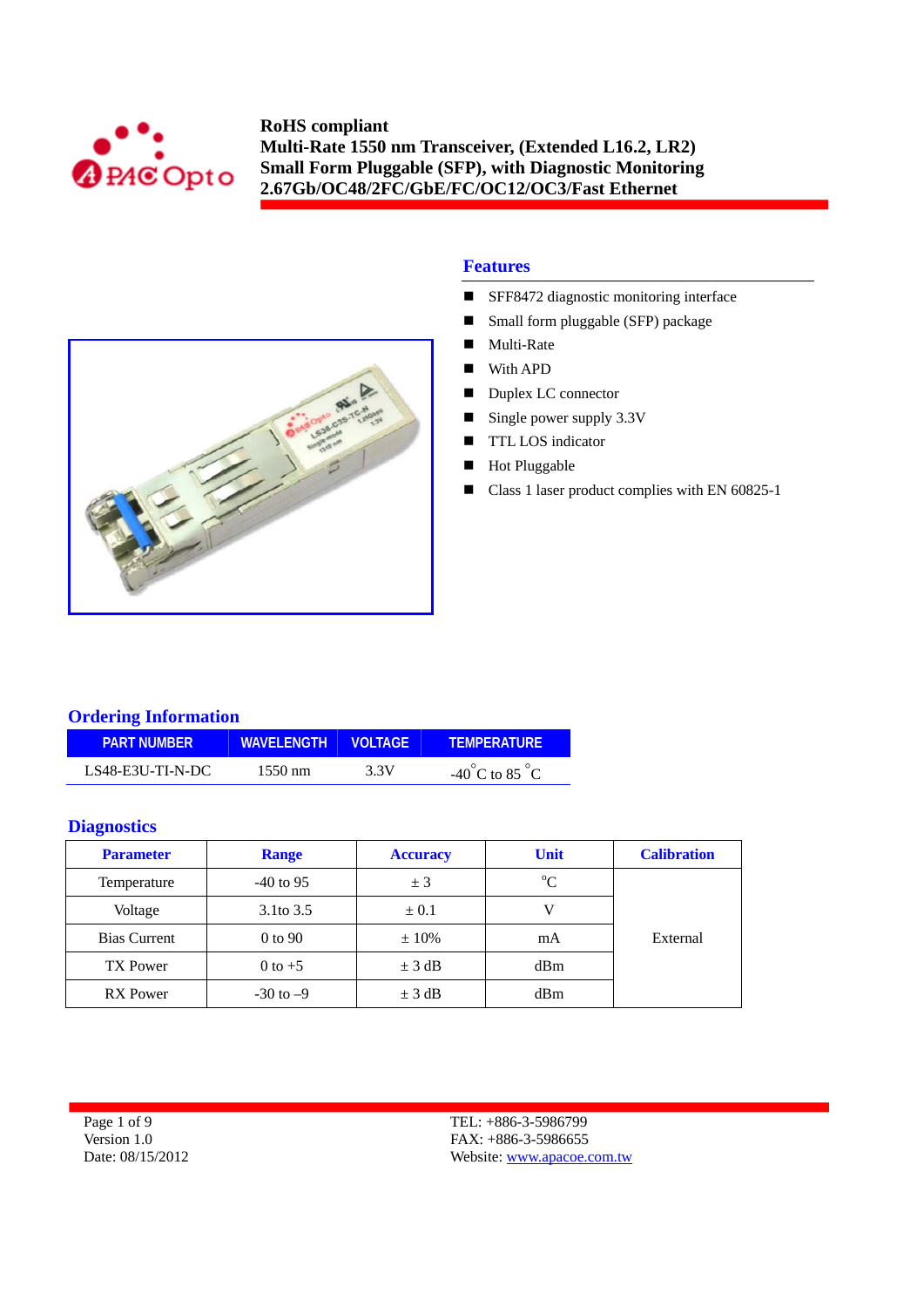

## **Absolute Maximum Ratings**

| PARAMETER                  | <b>SYMBOL</b> | <b>MIN</b> | <b>MAX</b> | <b>UNITS</b> | <b>NOTE</b> |
|----------------------------|---------------|------------|------------|--------------|-------------|
| <b>Storage Temperature</b> | $T_{S}$       | $-40$      | 85         |              |             |
| <b>Supply Voltage</b>      | Vcc           | $-0.5$     | 4.0        |              |             |
| Input Voltage              | $V_{I\!N}$    | $-0.5$     | Vcc        |              |             |

## **Recommended Operating Conditions**

| <b>PARAMETER</b>                  | <b>SYMBOL</b>     | <b>MIN</b> | <b>MAX</b> | <b>UNITS</b> | <b>NOTE</b> |
|-----------------------------------|-------------------|------------|------------|--------------|-------------|
| <b>Case Operating Temperature</b> | $I_C$             | $-40$      | 85         | $\circ$      |             |
| <b>Supply Voltage</b>             | Vcc               | 3.1        | 3.5        |              |             |
| <b>Supply Current</b>             | $I_{TX} + I_{RX}$ | $---$      | 300        | mA           |             |

Page 2 of 9 Version 1.0 Date: 08/15/2012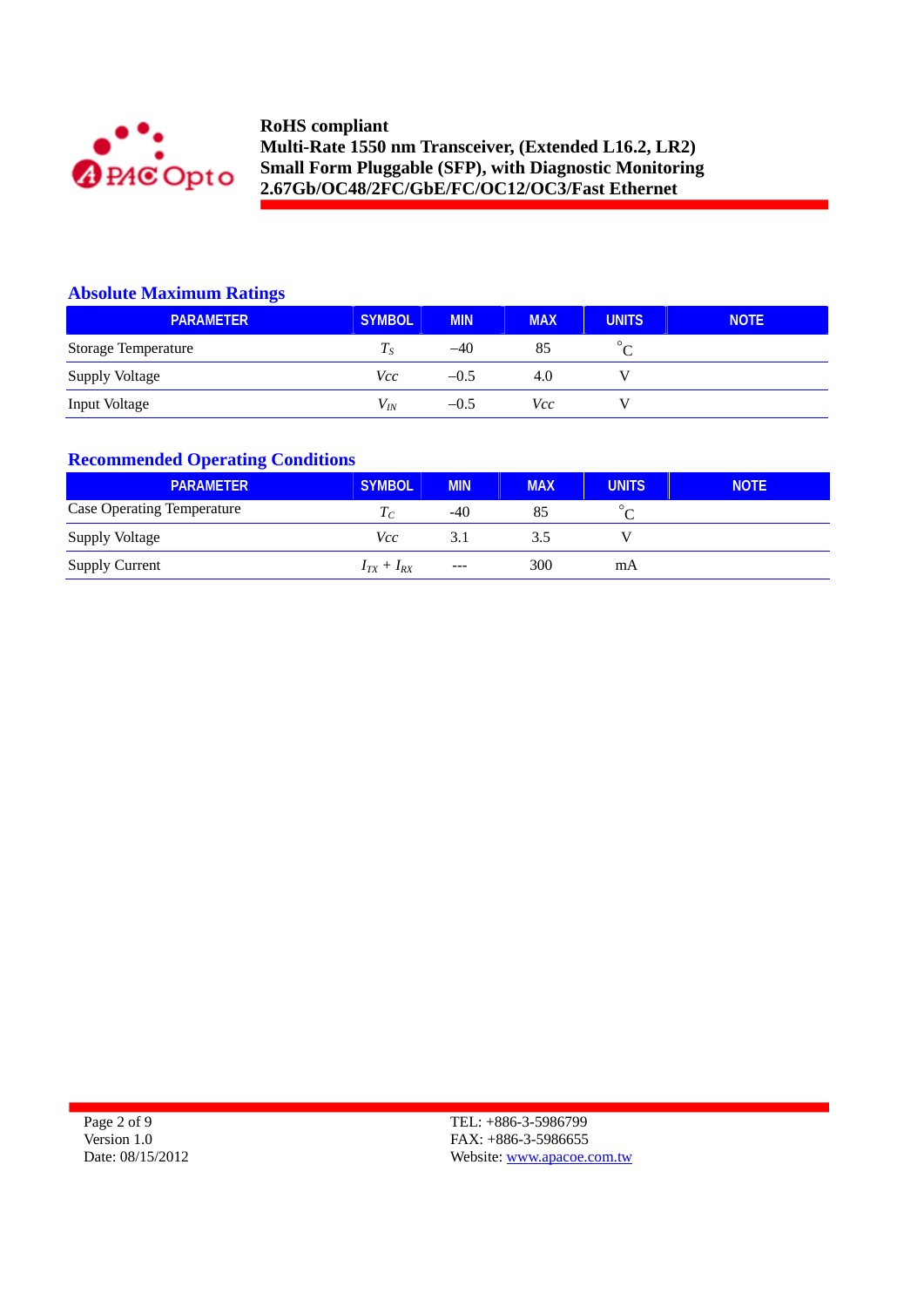

# **Transmitter Electro-optical Characteristics**

| $Vcc = 3.1$ V to 3.5 V, $T_C = -40$ °C to 85 °C      |                   |            |      |                |              |                                                                             |
|------------------------------------------------------|-------------------|------------|------|----------------|--------------|-----------------------------------------------------------------------------|
| <b>PARAMETER</b>                                     | <b>SYMBOL</b>     | <b>MIN</b> | TYP. | <b>MAX</b>     | <b>UNITS</b> | <b>NOTE</b>                                                                 |
| <b>Output Optical Power</b><br>$9/125 \ \mu m$ fiber | $P_{out}$         | $+0$       |      | $+5$           | dBm          | Average                                                                     |
| <b>Extinction Ratio</b>                              | ER                | 8.2        | ---  |                | dB           |                                                                             |
| Center Wavelength                                    | $\lambda_C$       | 1520       | 1550 | 1580           | nm           |                                                                             |
| Spectral Width (-20dB)                               | $\Delta \lambda$  |            |      | 0.7            | nm           |                                                                             |
| Side Mode Suppression Ratio                          | <b>SMSR</b>       | 30         | ---  |                | dB           |                                                                             |
| Output Eye                                           |                   |            |      |                |              | Compliant with Telcordia GR-253-CORE Issue 3 and ITU-T recommendation G-957 |
| Max. $P_{out}$ TX-DISABLE Asserted                   | $P_{OFF}$         |            |      | $-45$          | dBm          |                                                                             |
| Differential Input Voltage                           | $V_{\text{DIFF}}$ | 0.4        |      | 2.0            | V            |                                                                             |
| Optical path dispersion penalty                      |                   |            |      | $\overline{c}$ | dB           |                                                                             |
| Maximum dispersion                                   |                   |            |      | 1680           | ps/nm        |                                                                             |

Page 3 of 9 Version 1.0 Date: 08/15/2012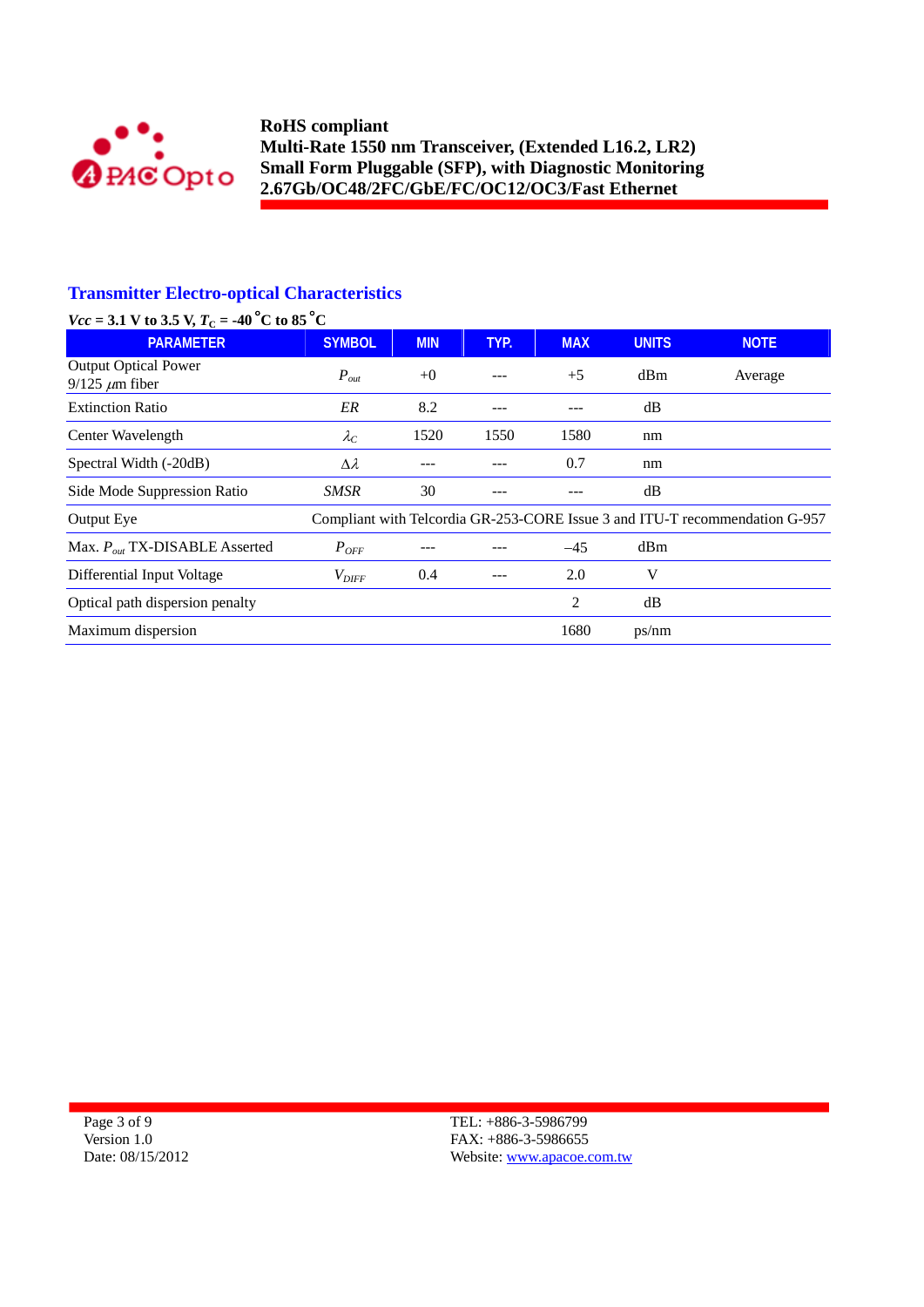

## **Receiver Electro-optical Characteristics**

| $Vcc = 3.1$ V to 3.5 V, $T_C = -40$ °C to 85 °C |                   |                |      |            |              |                          |
|-------------------------------------------------|-------------------|----------------|------|------------|--------------|--------------------------|
| <b>PARAMETER</b>                                | <b>SYMBOL</b>     | <b>MIN</b>     | TYP. | <b>MAX</b> | <b>UNITS</b> | <b>NOTE</b>              |
| <b>Optical Input Power-maximum</b>              | $P_{I\!N}$        | $-9$           | ---  |            | dBm          | $BER < 10^{-10}$         |
| RX Sensitivity @2.67 Gb/s                       | $P_{IN}$          | ---            | ---  | $-30$      | dBm          | PRBS23, BER < $10^{-10}$ |
| RX Sensitivity @OC-48                           | $P_{IN}$          | ---            | ---  | $-30$      | dBm          | PRBS23, BER < $10^{-10}$ |
| RX Sensitivity @2xFC                            | $P_{IN}$          | ---            |      | $-30$      | dBm          | PRBS7, BER < $10^{-12}$  |
| RX Sensitivity @GbE                             | $P_{IN}$          |                |      | $-30$      | dBm          | PRBS7, BER < $10^{-12}$  |
| RX Sensitivity @OC-12                           | $P_{IN}$          | ---            |      | $-30$      | dBm          | PRBS23, BER < $10^{-10}$ |
| RX Sensitivity @OC-3                            | $P_{IN}$          | ---            |      | $-30$      | dBm          | PRBS23, BER < $10^{-10}$ |
| RX Sensitivity @Fast ethernet                   | $P_{IN}$          | ---            |      | $-30$      | dBm          | PRBS7, BER < $10^{-10}$  |
| <b>Operating Center Wavelength</b>              | $\lambda_C$       | 1500           | ---  | 1600       | nm           |                          |
| <b>Optical Return Loss</b>                      | ORL               | $-27$          | ---  | ---        | dB           |                          |
| LOS-Deasserted                                  | $P_A$             | ---            |      | $-30$      | dBm          |                          |
| LOS-Asserted                                    | $P_D$             | $-45$          |      | ---        | dBm          |                          |
| Differential Output Voltage                     | $V_{\text{DIFF}}$ | 0.5            | ---  | 1.2        | V            |                          |
| Receiver Loss of Signal Output<br>Voltage-Low   | $RX\_LOS_L$       | $\overline{0}$ |      | 0.5        | V            |                          |
| Receiver Loss of Signal Output<br>Voltage-High  | $RX\_LOS_H$       | 2.4            |      | $V_{CC}$   | V            |                          |

Page 4 of 9 Version 1.0 Date: 08/15/2012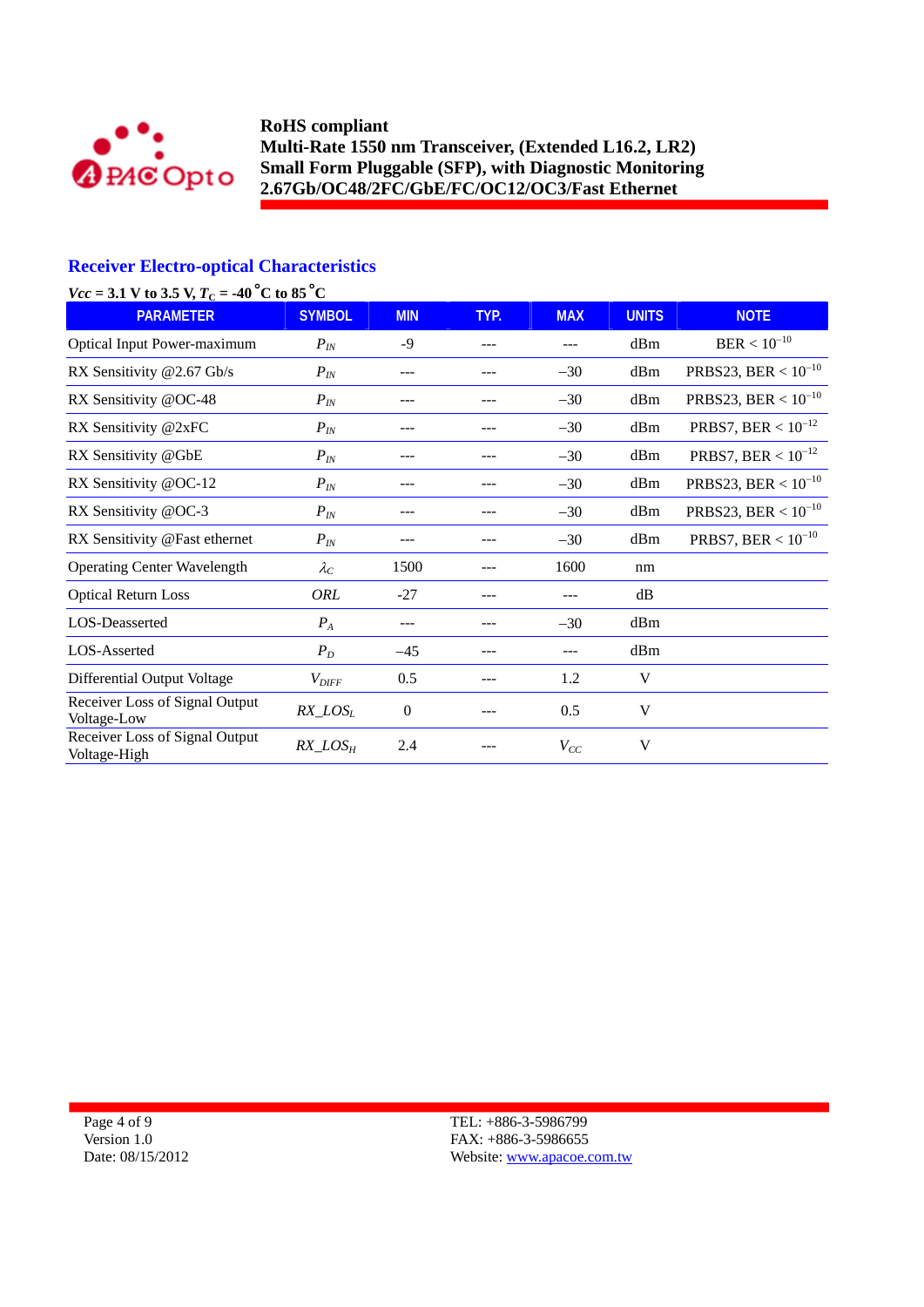

### **Block Diagram of Transceiver**



#### **Transmitter Section**

The transmitter section consists of a 1550 nm InGaAsP laser in an eye safe optical subassembly (OSA) which mates to the fiber cable. The laser OSA is driven by a LD driver IC which converts differential input LVPECL logic signals into an analog laser driving current.

#### **TX\_DISABLE**

The TX\_DISABLE signal is high (TTL logic "1") to turn off the laser output. The laser will turn on when TX\_DISABLE is low (TTL logic "0").

#### **Receiver Section**

The receiver utilizes an APD photodiode mounted together with a trans-impedance preamplifier IC in an OSA. This OSA is connected to a circuit providing post-amplification quantization, and optical signal detection.

#### **Receive Loss (RX\_LOS)**

The RX\_LOS is high (logic "1") when there is no incoming light from the companion transceiver. This signal is normally used by the system for the diagnostic purpose. The signal is operated in TTL level.

Page 5 of 9 Version 1.0 Date: 08/15/2012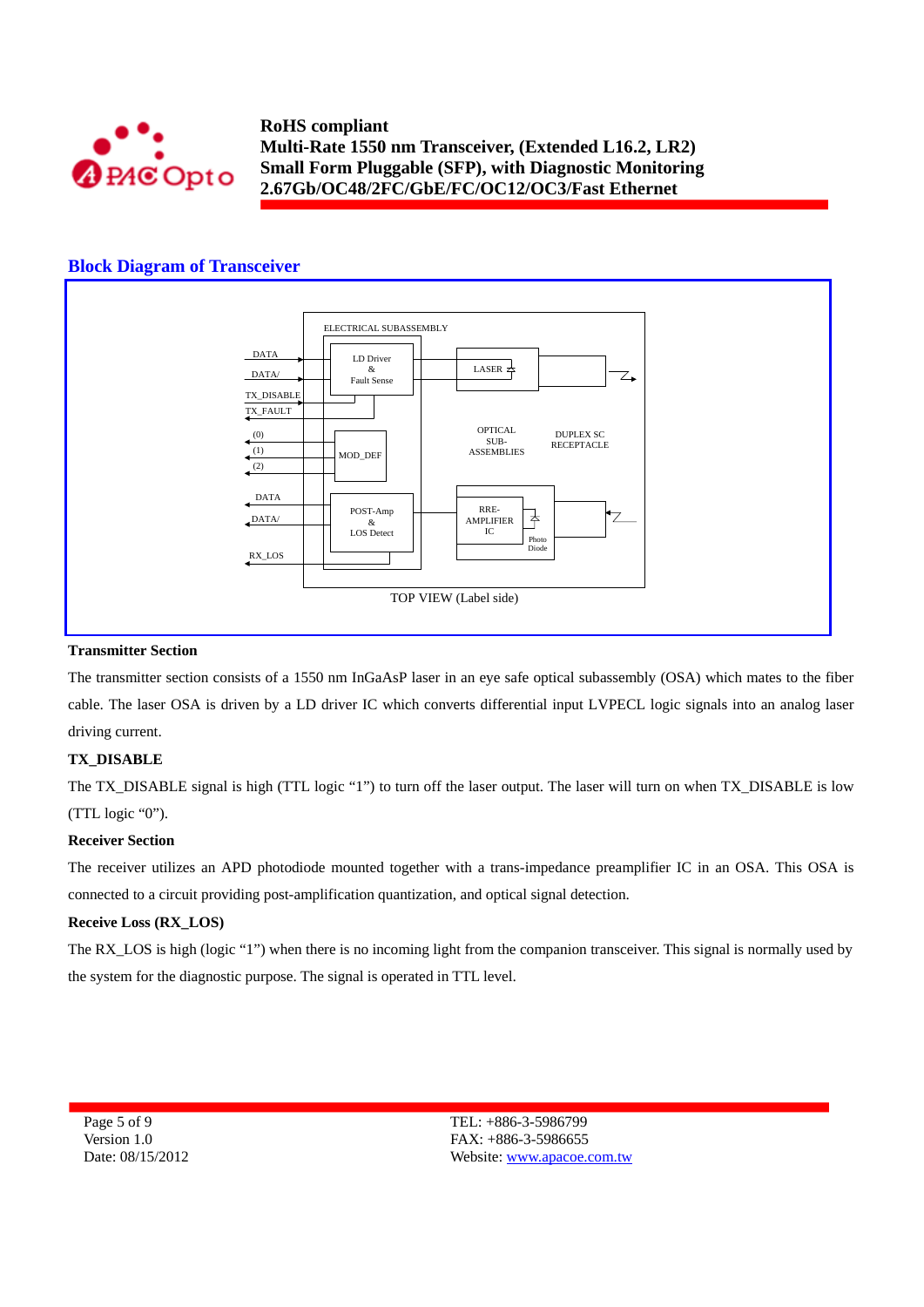

 **Dimensions** 



Page 6 of 9 Version 1.0 Date: 08/15/2012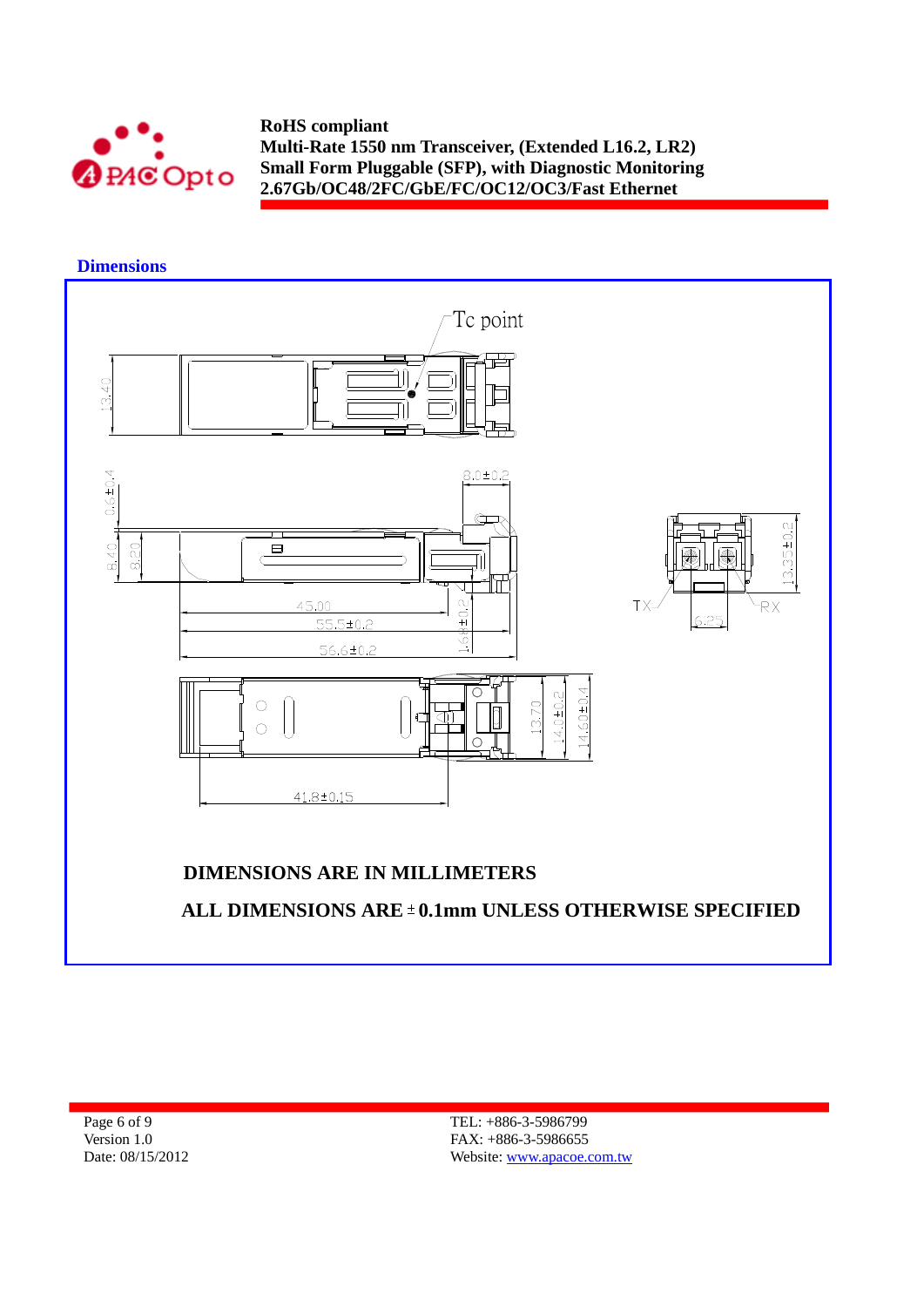

### **SFP host board mechanical layout**



Page 7 of 9 Version 1.0 Date: 08/15/2012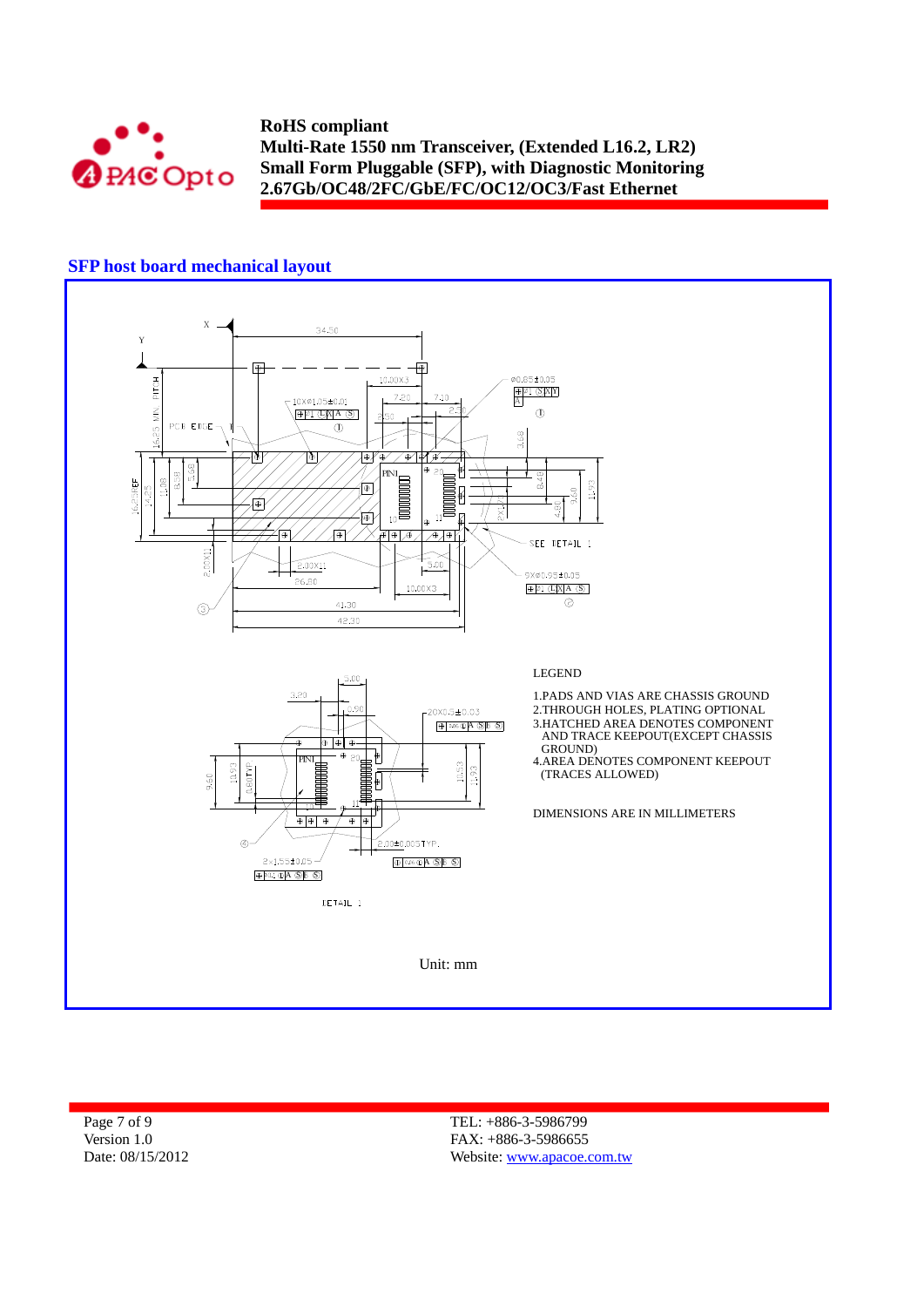

# **Assembly drawing**



Page 8 of 9 Version 1.0 Date: 08/15/2012